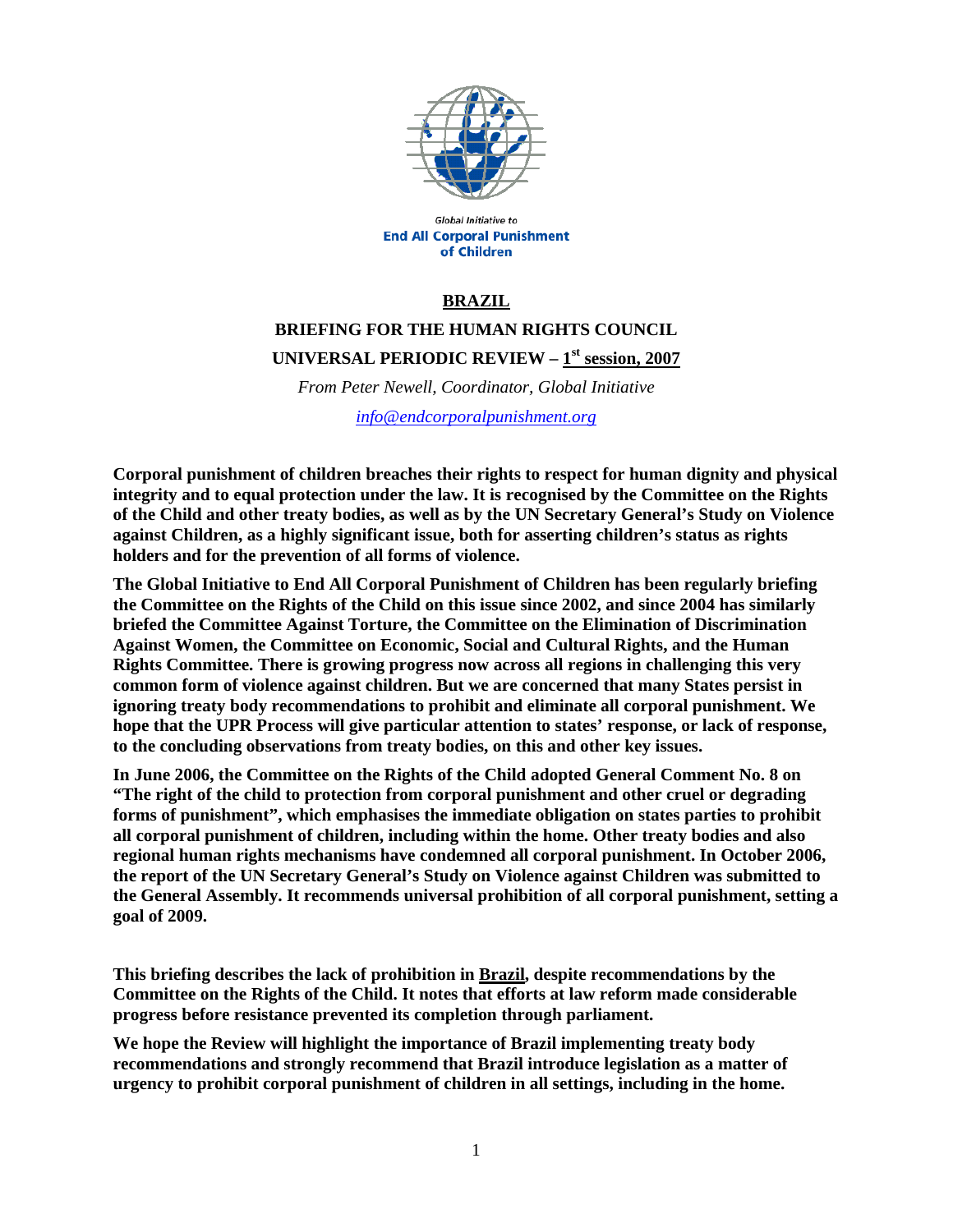## **I: Legality of corporal punishment in Brazil**

# **The home**

Corporal punishment is lawful in the **home**. According to article 1634 of the Civil Code (2002), children have an obligation to obey and respect their parents; article 1638 allows "moderate" punishment of children by parents.

Children have some protection from violence and abuse under the Criminal Code (1940, amended 2005), the Code on Children and Adolescents (1990, amended 2005), the Law on Domestic and Family Violence against Women (2006) and the Constitution (1988, amended 2005). Article 136 of the Criminal Code punishes actions that endanger the life or health of a person under the authority or custody of the one who commits the action, including abusing corrective or disciplinary measures.

Bill No. 2,654 (2003) proposes amendments to the Code on Children and Adolescents and the Civil Code which would prohibit corporal punishment in all settings, including the home, schools and places of detention. The Bill was formally approved without amendments by three commissions in the House of Representatives in January 2006, but an appeal introduced by the Evangelical Group prevented it from moving to the Senate. As at September 2007, consideration was being given to re-submitting the Bill in 2008.

Research by the Child Studies Laboratory (LACRI), University of Sao Paulo, has revealed a high prevalence of corporal punishment in the home. The most common forms of punishment of children aged 7-9 were smacking, spanking and ear/hair pulling (42%, 42% and 37% respectively for boys; 33%, 24% and 28% for girls); of those aged 10-12 years, between a quarter and just over a half of those who reported having received corporal punishment were still being beaten, and among those aged 13-15 who experienced corporal punishment, there was no form of punishment that had not been experienced by at least one child.<sup>1</sup>

### **Schools and other settings**

 $\overline{a}$ 

Corporal punishment is lawful in **schools**. The Code on Children and Adolescents refers to the right of children and adolescents to be respected by their tutors, but there is no explicit prohibition of corporal punishment.

In the **penal system**, corporal punishment is prohibited as a sentence for crime, but it is lawful as a disciplinary measure in penal institutions. The Code on Children and Adolescents recognises the right of adolescents deprived of their liberty to be treated with respect and dignity (article 124) and charges the state with responsibility for ensuring their physical and mental integrity (article 125), but there is no explicit prohibition of physical punishment in detention centres. Research has repeatedly found that children in conflict with the law are routinely beaten.<sup>2</sup>

There is no explicit prohibition of corporal punishment in **alternative care settings**.

### **II: Recommendations by human rights treaty monitoring bodies**

In 2004, following examination of the state party's initial report, the **Committee on the Rights of the Child** expressed concern about the legality of corporal punishment in Brazil and recommended its prohibition, stating (CRC/C/15/Add.241, paras. 42 and 43):

"The Committee expresses its concern that corporal punishment is widely practised in the State party and that no explicit legislation exists in the State party to prohibit it. Corporal punishment

<sup>&</sup>lt;sup>1</sup> Azevedo, M. A. & de Azevedo Guerra, V. N., 2001, *Hitting Mania: Domestic corporal punishment of children and adolescents in Brazil*, Sao Paulo: IGLU Editora 2

Human Rights Watch, 2003, *Cruel Confinement: Abuses against detained children in Northern Brazil*; Human Rights Watch, 2004, *"Real dungeons": Juvenile Detention in the State of Rio de Janeiro*, vol.16, no.7